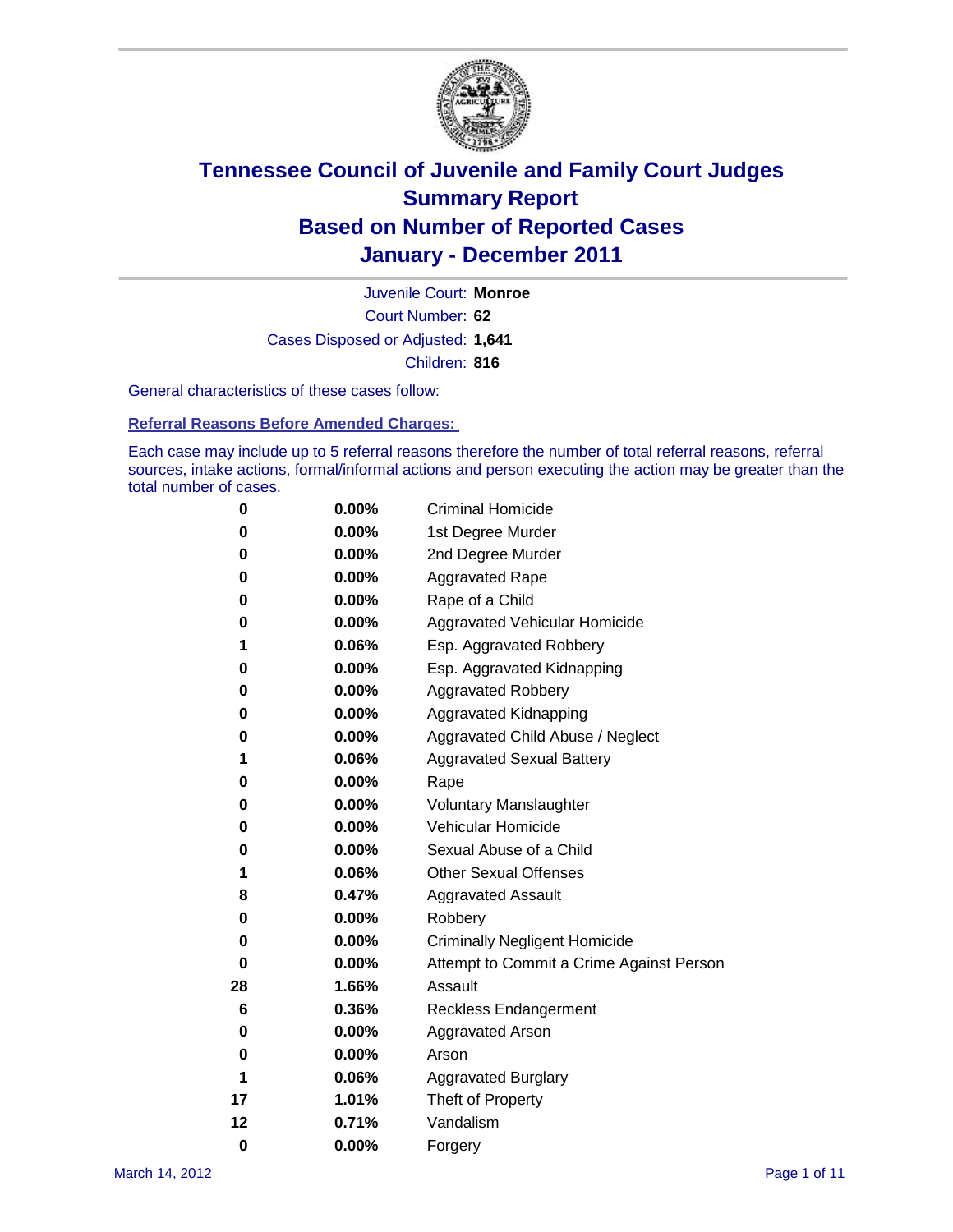

Court Number: **62** Juvenile Court: **Monroe** Cases Disposed or Adjusted: **1,641** Children: **816**

#### **Referral Reasons Before Amended Charges:**

Each case may include up to 5 referral reasons therefore the number of total referral reasons, referral sources, intake actions, formal/informal actions and person executing the action may be greater than the total number of cases.

| 1  | 0.06% | <b>Worthless Checks</b>                                     |
|----|-------|-------------------------------------------------------------|
| 0  | 0.00% | Illegal Possession / Fraudulent Use of Credit / Debit Cards |
| 2  | 0.12% | <b>Burglary</b>                                             |
| 0  | 0.00% | Unauthorized Use of a Vehicle                               |
| 0  | 0.00% | <b>Cruelty to Animals</b>                                   |
| 1  | 0.06% | Sale of Controlled Substances                               |
| 21 | 1.25% | <b>Other Drug Offenses</b>                                  |
| 3  | 0.18% | Possession of Controlled Substances                         |
| 0  | 0.00% | <b>Criminal Attempt</b>                                     |
| 5  | 0.30% | Carrying Weapons on School Property                         |
| 0  | 0.00% | Unlawful Carrying / Possession of a Weapon                  |
| 1  | 0.06% | <b>Evading Arrest</b>                                       |
| 0  | 0.00% | Escape                                                      |
| 1  | 0.06% | Driving Under Influence (DUI)                               |
| 11 | 0.65% | Possession / Consumption of Alcohol                         |
| 1  | 0.06% | Resisting Stop, Frisk, Halt, Arrest or Search               |
| 1  | 0.06% | <b>Aggravated Criminal Trespass</b>                         |
| 3  | 0.18% | Harassment                                                  |
| 0  | 0.00% | Failure to Appear                                           |
| 0  | 0.00% | Filing a False Police Report                                |
| 0  | 0.00% | Criminal Impersonation                                      |
| 28 | 1.66% | <b>Disorderly Conduct</b>                                   |
| 0  | 0.00% | <b>Criminal Trespass</b>                                    |
| 0  | 0.00% | <b>Public Intoxication</b>                                  |
| 0  | 0.00% | Gambling                                                    |
| 17 | 1.01% | Traffic                                                     |
| 0  | 0.00% | <b>Local Ordinances</b>                                     |
| 0  | 0.00% | Violation of Wildlife Regulations                           |
| 0  | 0.00% | Contempt of Court                                           |
| 37 | 2.19% | Violation of Probation                                      |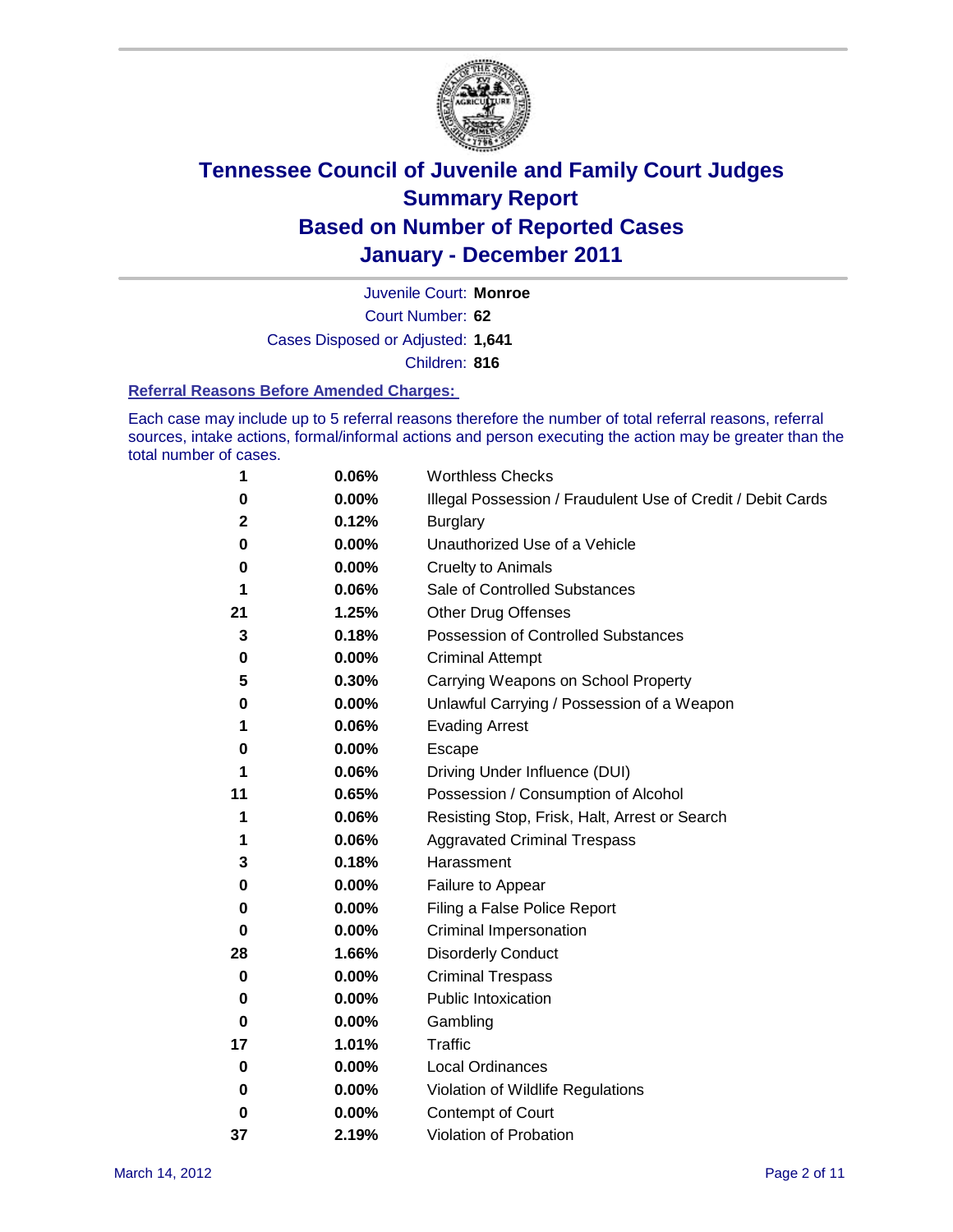

Court Number: **62** Juvenile Court: **Monroe** Cases Disposed or Adjusted: **1,641** Children: **816**

#### **Referral Reasons Before Amended Charges:**

Each case may include up to 5 referral reasons therefore the number of total referral reasons, referral sources, intake actions, formal/informal actions and person executing the action may be greater than the total number of cases.

| 1,686       | 100.00%  | <b>Total Referrals</b>                 |
|-------------|----------|----------------------------------------|
| 65          | 3.86%    | Other                                  |
| 0           | 0.00%    | Consent to Marry                       |
| 1           | 0.06%    | <b>Request for Medical Treatment</b>   |
| 492         | 29.18%   | <b>Child Support</b>                   |
| 15          | 0.89%    | Paternity / Legitimation               |
| 71          | 4.21%    | Visitation                             |
| 185         | 10.97%   | Custody                                |
| 185         | 10.97%   | <b>Foster Care Review</b>              |
| 0           | 0.00%    | <b>Administrative Review</b>           |
| 132         | 7.83%    | <b>Judicial Review</b>                 |
| 0           | 0.00%    | Violation of Informal Adjustment       |
| 0           | 0.00%    | <b>Violation of Pretrial Diversion</b> |
| 1           | 0.06%    | <b>Termination of Parental Rights</b>  |
| 187         | 11.09%   | Dependency / Neglect                   |
| $\bf{0}$    | 0.00%    | <b>Physically Abused Child</b>         |
| $\mathbf 2$ | 0.12%    | <b>Sexually Abused Child</b>           |
| 0           | $0.00\%$ | Violation of Curfew                    |
| 0           | 0.00%    | Violation of a Valid Court Order       |
| 8           | 0.47%    | Possession of Tobacco Products         |
| 0           | 0.00%    | Out-of-State Runaway                   |
| 7           | 0.42%    | In-State Runaway                       |
| 114         | 6.76%    | Truancy                                |
| 13          | 0.77%    | <b>Unruly Behavior</b>                 |
| 0           | 0.00%    | Violation of Aftercare                 |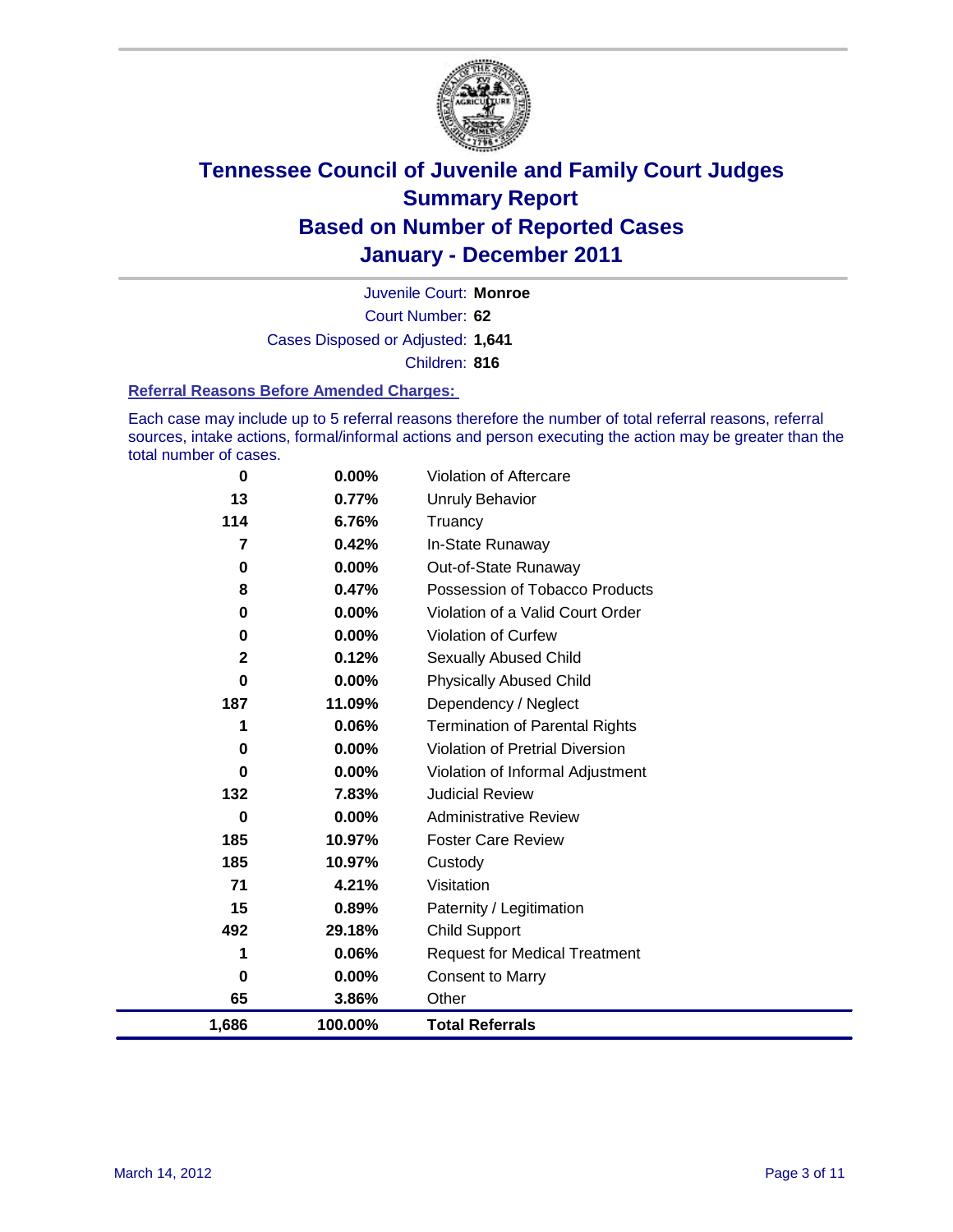

| 1,686                      | 100.00%                           | <b>Total Referral Sources</b>     |  |  |
|----------------------------|-----------------------------------|-----------------------------------|--|--|
| 1                          | 0.06%                             | Other                             |  |  |
| 0                          | 0.00%                             | Unknown                           |  |  |
| 0                          | 0.00%                             | Hospital                          |  |  |
| 0                          | 0.00%                             | Child & Parent                    |  |  |
| 11                         | 0.65%                             | Victim                            |  |  |
| $\overline{7}$             | 0.42%                             | <b>Other Court</b>                |  |  |
| $\bf{0}$                   | 0.00%                             | Social Agency                     |  |  |
| 20                         | 1.19%                             | <b>Court Staff</b>                |  |  |
| 39                         | 2.31%                             | <b>District Attorney's Office</b> |  |  |
| 73                         | 4.33%                             | Other State Department            |  |  |
| 644                        | 38.20%                            | <b>DCS</b>                        |  |  |
| $\bf{0}$                   | 0.00%                             | <b>CSA</b>                        |  |  |
| 136                        | 8.07%                             | School                            |  |  |
| 558                        | 33.10%                            | Self                              |  |  |
| $\overline{\mathbf{4}}$    | 0.24%                             | <b>Relatives</b>                  |  |  |
| 16                         | 0.95%                             | Parents                           |  |  |
| 177                        | 10.50%                            | <b>Law Enforcement</b>            |  |  |
| <b>Referral Sources: 1</b> |                                   |                                   |  |  |
|                            |                                   | Children: 816                     |  |  |
|                            | Cases Disposed or Adjusted: 1,641 |                                   |  |  |
|                            |                                   | Court Number: 62                  |  |  |
| Juvenile Court: Monroe     |                                   |                                   |  |  |
|                            |                                   |                                   |  |  |

### **Age of Child at Referral: 2**

|     |          | <b>Total Child Count</b> |
|-----|----------|--------------------------|
| 0   | $0.00\%$ | <b>Unknown</b>           |
| 1   | 0.12%    | Ages 19 and Over         |
| 86  | 10.54%   | Ages 17 through 18       |
| 140 | 17.16%   | Ages 15 through 16       |
| 81  | 9.93%    | Ages 13 through 14       |
| 67  | 8.21%    | Ages 11 through 12       |
| 441 | 54.04%   | Ages 10 and Under        |
|     |          | 816<br>100.00%           |

<sup>1</sup> If different than number of Referral Reasons (1686), verify accuracy of your court's data.

<sup>2</sup> One child could be counted in multiple categories, verify accuracy of your court's data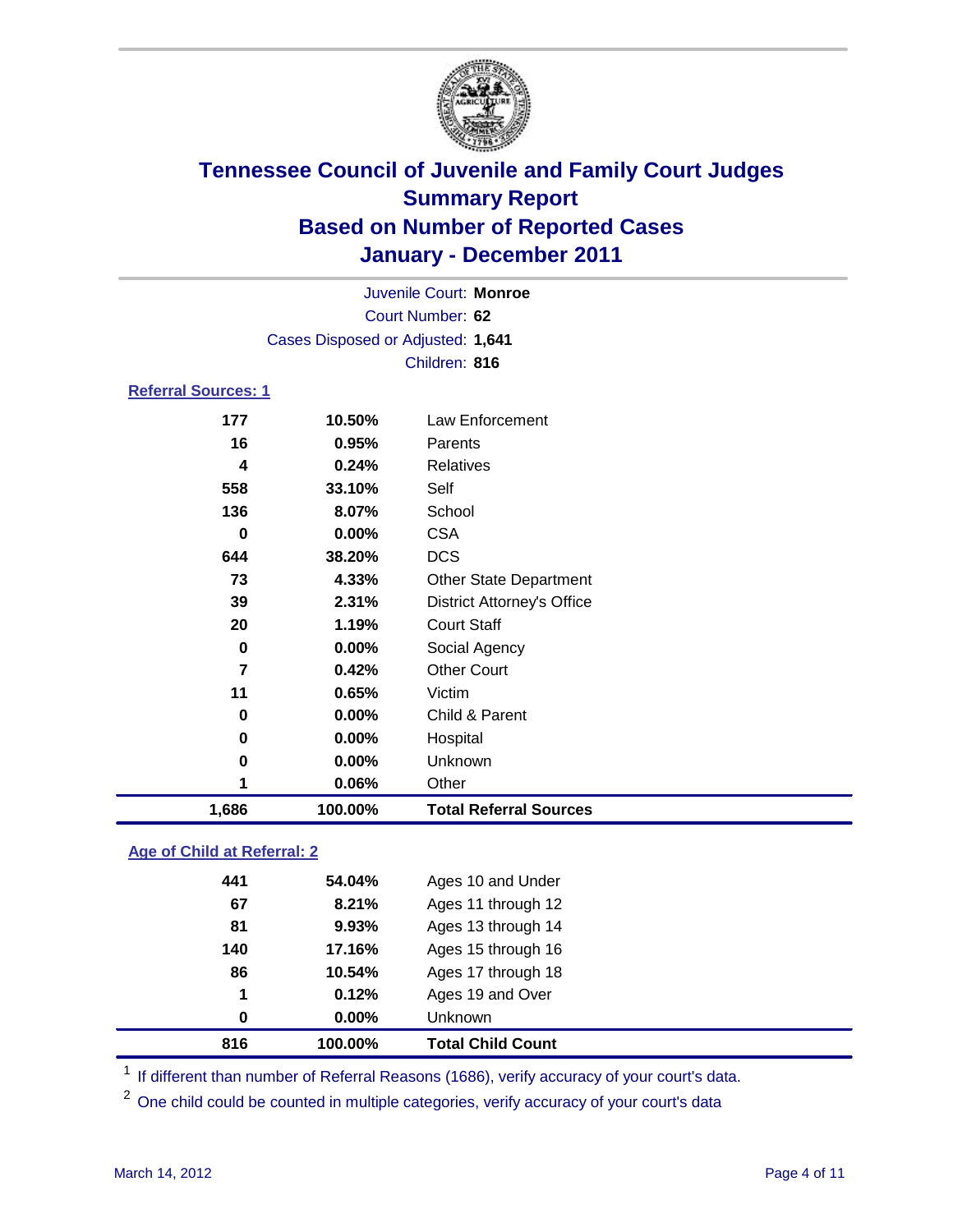

| Juvenile Court: Monroe                  |                                   |                          |  |
|-----------------------------------------|-----------------------------------|--------------------------|--|
| Court Number: 62                        |                                   |                          |  |
|                                         | Cases Disposed or Adjusted: 1,641 |                          |  |
|                                         |                                   | Children: 816            |  |
| Sex of Child: 1                         |                                   |                          |  |
| 467                                     | 57.23%                            | Male                     |  |
| 349                                     | 42.77%                            | Female                   |  |
| $\mathbf 0$                             | 0.00%                             | Unknown                  |  |
| 816                                     | 100.00%                           | <b>Total Child Count</b> |  |
| Race of Child: 1                        |                                   |                          |  |
| 774                                     | 94.85%                            | White                    |  |
| 13                                      | 1.59%                             | African American         |  |
| $\mathbf 0$                             | 0.00%                             | Native American          |  |
| $\bf{0}$                                | 0.00%                             | Asian                    |  |
| 21                                      | 2.57%                             | Mixed                    |  |
| 8                                       | 0.98%                             | Unknown                  |  |
| 816                                     | 100.00%                           | <b>Total Child Count</b> |  |
| <b>Hispanic Origin: 1</b>               |                                   |                          |  |
| 15                                      | 1.84%                             | Yes                      |  |
| 801                                     | 98.16%                            | No                       |  |
| $\mathbf 0$                             | 0.00%                             | Unknown                  |  |
| 816                                     | 100.00%                           | <b>Total Child Count</b> |  |
| <b>School Enrollment of Children: 1</b> |                                   |                          |  |
| 517                                     | 63.36%                            | Yes                      |  |
| 294                                     | 36.03%                            | No                       |  |
| 5                                       | 0.61%                             | Unknown                  |  |
| 816                                     | 100.00%                           | <b>Total Child Count</b> |  |

One child could be counted in multiple categories, verify accuracy of your court's data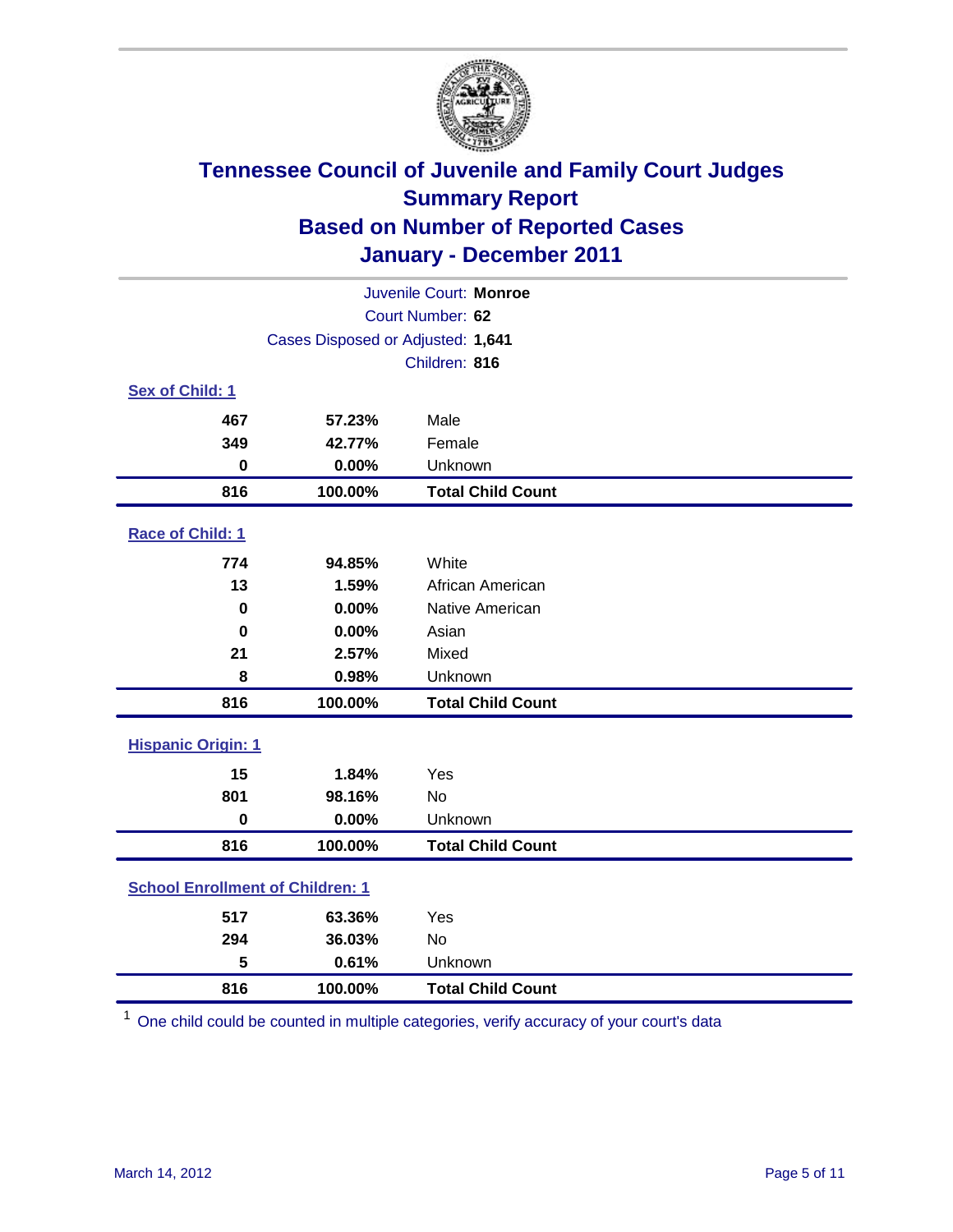

Court Number: **62** Juvenile Court: **Monroe** Cases Disposed or Adjusted: **1,641** Children: **816**

#### **Living Arrangement of Child at Time of Referral: 1**

| 816 | 100.00%  | <b>Total Child Count</b>     |  |
|-----|----------|------------------------------|--|
| 2   | 0.25%    | Other                        |  |
| 15  | 1.84%    | Unknown                      |  |
| 3   | 0.37%    | Independent                  |  |
| 0   | $0.00\%$ | In an Institution            |  |
| 15  | 1.84%    | In a Residential Center      |  |
| 3   | 0.37%    | In a Group Home              |  |
| 41  | 5.02%    | With Foster Family           |  |
| 6   | 0.74%    | With Adoptive Parents        |  |
| 189 | 23.16%   | <b>With Relatives</b>        |  |
| 91  | 11.15%   | With Father                  |  |
| 344 | 42.16%   | With Mother                  |  |
| 9   | 1.10%    | With Mother and Stepfather   |  |
| 6   | 0.74%    | With Father and Stepmother   |  |
| 92  | 11.27%   | With Both Biological Parents |  |
|     |          |                              |  |

### **Type of Detention: 2**

| 1.641        | 100.00%  | <b>Total Detention Count</b> |  |
|--------------|----------|------------------------------|--|
|              | 0.06%    | Other                        |  |
| 1,632        | 99.45%   | Does Not Apply               |  |
| $\mathbf{2}$ | 0.12%    | <b>Unknown</b>               |  |
| 0            | 0.00%    | <b>Psychiatric Hospital</b>  |  |
| 0            | 0.00%    | Jail - No Separation         |  |
| 0            | $0.00\%$ | Jail - Partial Separation    |  |
| 0            | $0.00\%$ | Jail - Complete Separation   |  |
| 6            | 0.37%    | Juvenile Detention Facility  |  |
| 0            | $0.00\%$ | Non-Secure Placement         |  |
|              |          |                              |  |

<sup>1</sup> One child could be counted in multiple categories, verify accuracy of your court's data

<sup>2</sup> If different than number of Cases (1641) verify accuracy of your court's data.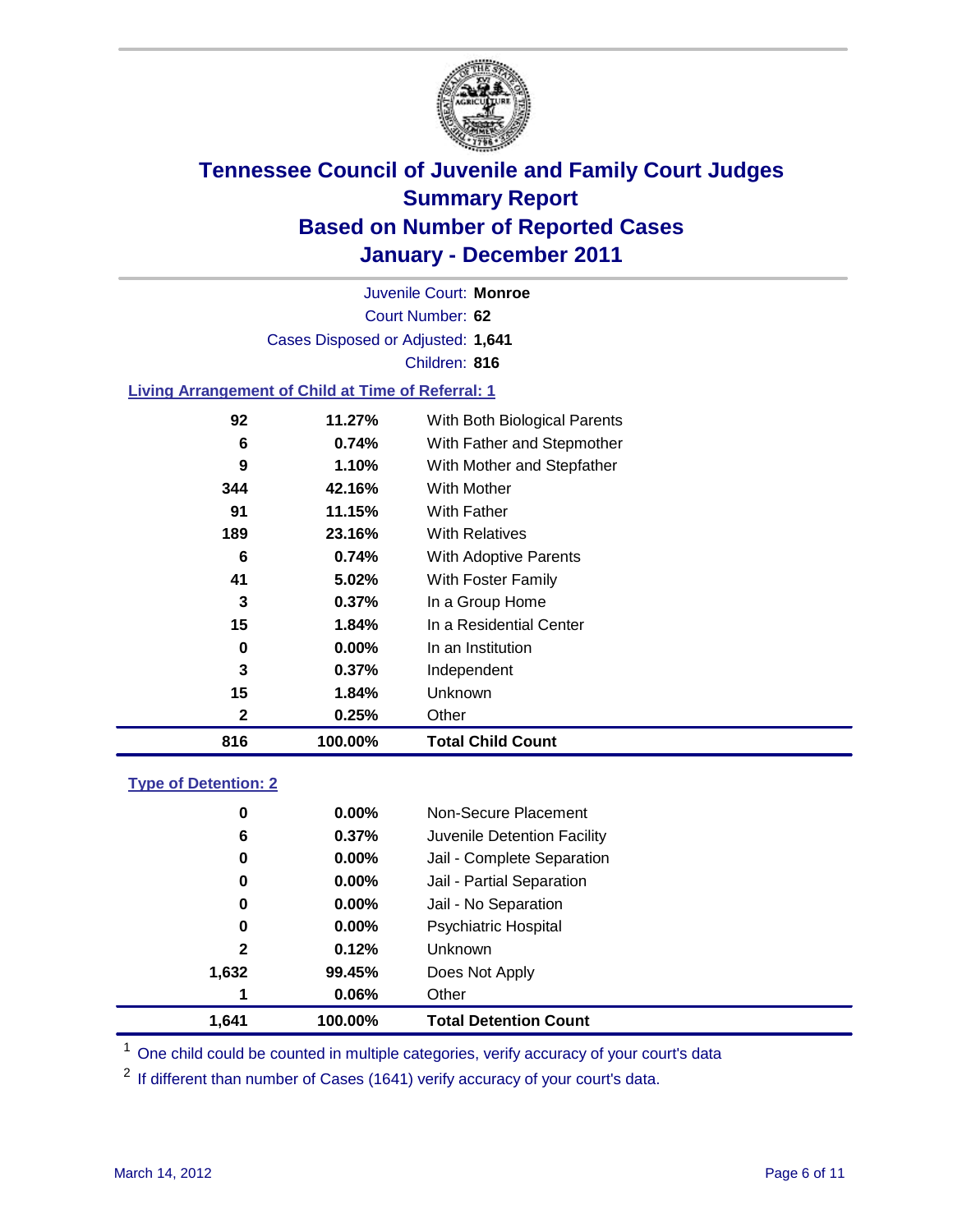

|                                                    | Juvenile Court: Monroe            |                                      |  |  |  |
|----------------------------------------------------|-----------------------------------|--------------------------------------|--|--|--|
|                                                    | Court Number: 62                  |                                      |  |  |  |
|                                                    | Cases Disposed or Adjusted: 1,641 |                                      |  |  |  |
|                                                    |                                   | Children: 816                        |  |  |  |
| <b>Placement After Secure Detention Hearing: 1</b> |                                   |                                      |  |  |  |
| 1                                                  | 0.06%                             | Returned to Prior Living Arrangement |  |  |  |
| 4                                                  | 0.24%                             | Juvenile Detention Facility          |  |  |  |
| 0                                                  | 0.00%                             | Jail                                 |  |  |  |
| 1                                                  | 0.06%                             | Shelter / Group Home                 |  |  |  |
| 0                                                  | 0.00%                             | <b>Foster Family Home</b>            |  |  |  |
| 0                                                  | 0.00%                             | Psychiatric Hospital                 |  |  |  |
|                                                    | 0.06%                             | Unknown                              |  |  |  |
| 1,633                                              | 99.51%                            | Does Not Apply                       |  |  |  |
| 1                                                  | 0.06%                             | Other                                |  |  |  |
| 1,641                                              | 100.00%                           | <b>Total Placement Count</b>         |  |  |  |
|                                                    |                                   |                                      |  |  |  |
| <b>Intake Actions: 2</b>                           |                                   |                                      |  |  |  |
| 1,176                                              | 69.75%                            | <b>Petition Filed</b>                |  |  |  |
| 80                                                 | 4.74%                             | <b>Motion Filed</b>                  |  |  |  |
| 0                                                  | 0.00%                             | <b>Citation Processed</b>            |  |  |  |
| 0                                                  | 0.00%                             | Notification of Paternity Processed  |  |  |  |
| 296                                                | 17.56%                            | Scheduling of Judicial Review        |  |  |  |
| $\bf{0}$                                           | 0.00%                             | Scheduling of Administrative Review  |  |  |  |
| 134                                                | 7.95%                             | Scheduling of Foster Care Review     |  |  |  |
| $\bf{0}$                                           | 0.00%                             | Unknown                              |  |  |  |
| 0                                                  | 0.00%                             | Does Not Apply                       |  |  |  |
| 0                                                  | 0.00%                             | Other                                |  |  |  |
| 1,686                                              | 100.00%                           | <b>Total Intake Count</b>            |  |  |  |

<sup>1</sup> If different than number of Cases (1641) verify accuracy of your court's data.

<sup>2</sup> If different than number of Referral Reasons (1686), verify accuracy of your court's data.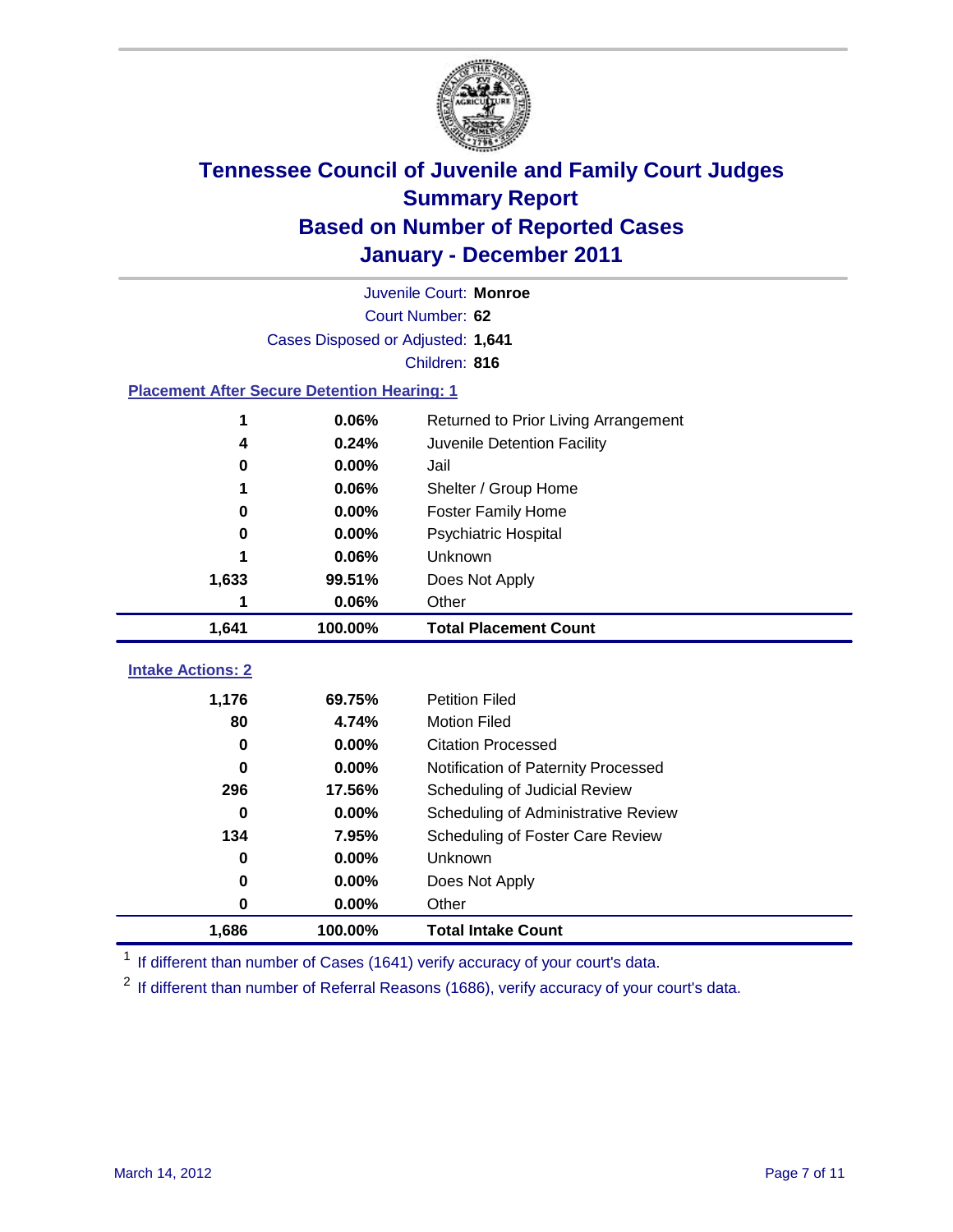

Court Number: **62** Juvenile Court: **Monroe** Cases Disposed or Adjusted: **1,641** Children: **816**

#### **Last Grade Completed by Child: 1**

| 0            | 0.00%   | Too Young for School     |
|--------------|---------|--------------------------|
| 0            | 0.00%   | Preschool                |
| 0            | 0.00%   | Kindergarten             |
| 0            | 0.00%   | 1st Grade                |
| 0            | 0.00%   | 2nd Grade                |
| 0            | 0.00%   | 3rd Grade                |
| 0            | 0.00%   | 4th Grade                |
| $\mathbf 2$  | 0.25%   | 5th Grade                |
| 4            | 0.49%   | 6th Grade                |
| 13           | 1.59%   | 7th Grade                |
| 7            | 0.86%   | 8th Grade                |
| 1            | 0.12%   | 9th Grade                |
| 3            | 0.37%   | 10th Grade               |
| 11           | 1.35%   | 11th Grade               |
| $\mathbf{2}$ | 0.25%   | 12th Grade               |
| 0            | 0.00%   | Non-Graded Special Ed    |
| 5            | 0.61%   | <b>GED</b>               |
| 3            | 0.37%   | Graduated                |
| 280          | 34.31%  | Never Attended School    |
| 485          | 59.44%  | Unknown                  |
| $\bf{0}$     | 0.00%   | Other                    |
| 816          | 100.00% | <b>Total Child Count</b> |

### **Enrolled in Special Education: 1**

| 816 | 100.00% | <b>Total Child Count</b> |
|-----|---------|--------------------------|
| 477 | 58.46%  | Unknown                  |
| 335 | 41.05%  | No                       |
| 4   | 0.49%   | Yes                      |
|     |         |                          |

One child could be counted in multiple categories, verify accuracy of your court's data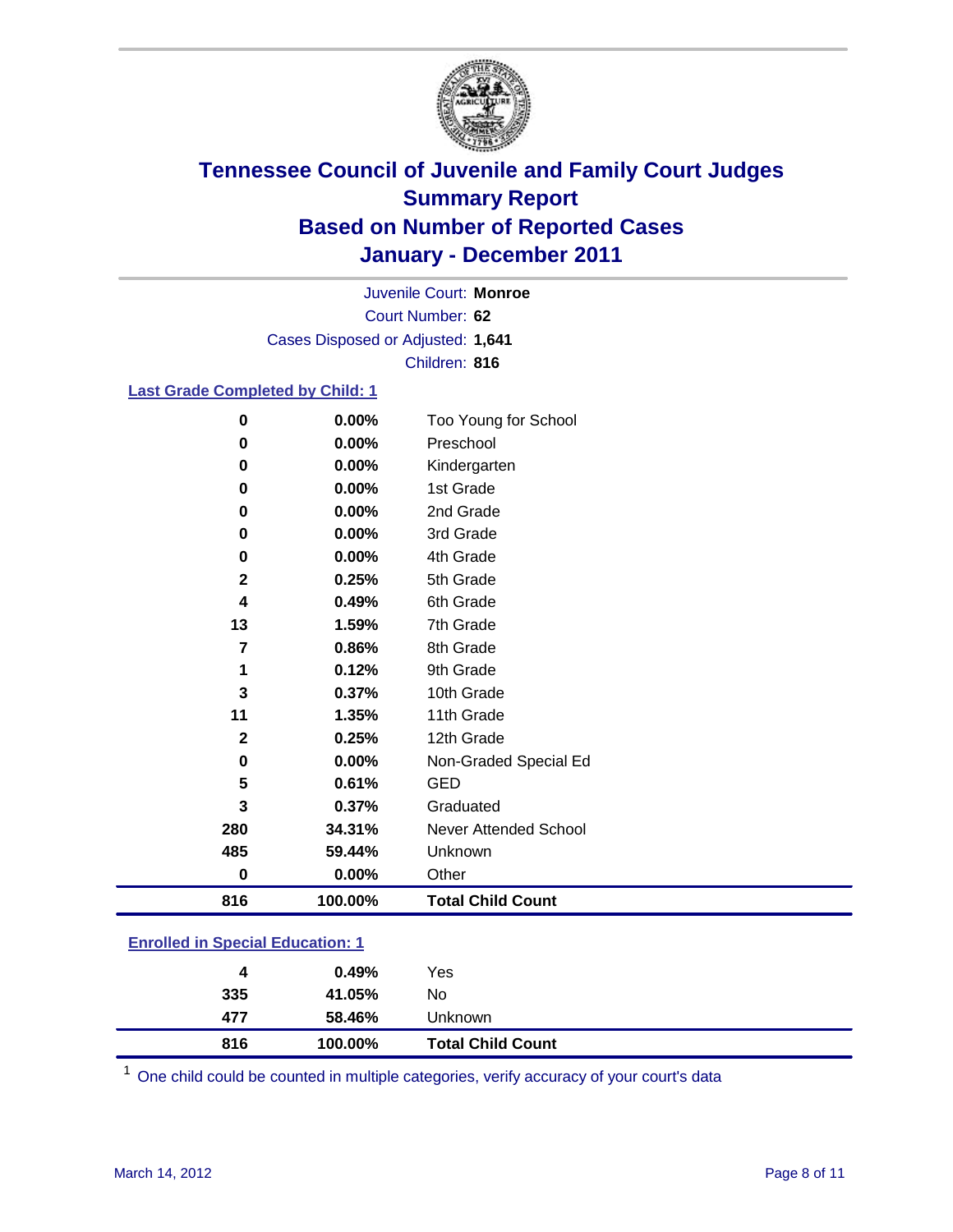

|                              | Juvenile Court: Monroe            |                           |  |
|------------------------------|-----------------------------------|---------------------------|--|
|                              | Court Number: 62                  |                           |  |
|                              | Cases Disposed or Adjusted: 1,641 |                           |  |
|                              |                                   | Children: 816             |  |
| <b>Action Executed By: 1</b> |                                   |                           |  |
| 1,203                        | 71.35%                            | Judge                     |  |
| 483                          | 28.65%                            | Magistrate                |  |
| 0                            | $0.00\%$                          | <b>YSO</b>                |  |
| 0                            | $0.00\%$                          | Other                     |  |
| 0                            | 0.00%                             | Unknown                   |  |
| 1,686                        | 100.00%                           | <b>Total Action Count</b> |  |

### **Formal / Informal Actions: 1**

| 123   | 7.30%    | Dismissed                                        |
|-------|----------|--------------------------------------------------|
| 0     | $0.00\%$ | Retired / Nolle Prosequi                         |
| 134   | 7.95%    | <b>Complaint Substantiated Delinquent</b>        |
| 11    | 0.65%    | <b>Complaint Substantiated Status Offender</b>   |
| 70    | 4.15%    | <b>Complaint Substantiated Dependent/Neglect</b> |
| 2     | 0.12%    | <b>Complaint Substantiated Abused</b>            |
| 0     | $0.00\%$ | <b>Complaint Substantiated Mentally III</b>      |
| 0     | $0.00\%$ | Informal Adjustment                              |
| 47    | 2.79%    | <b>Pretrial Diversion</b>                        |
| 1     | $0.06\%$ | <b>Transfer to Adult Court Hearing</b>           |
| 0     | $0.00\%$ | Charges Cleared by Transfer to Adult Court       |
| 1,163 | 68.98%   | <b>Special Proceeding</b>                        |
| 3     | 0.18%    | <b>Review Concluded</b>                          |
| 128   | 7.59%    | Case Held Open                                   |
| 4     | 0.24%    | Other                                            |
| 0     | $0.00\%$ | <b>Unknown</b>                                   |
| 1,686 | 100.00%  | <b>Total Action Count</b>                        |

<sup>1</sup> If different than number of Referral Reasons (1686), verify accuracy of your court's data.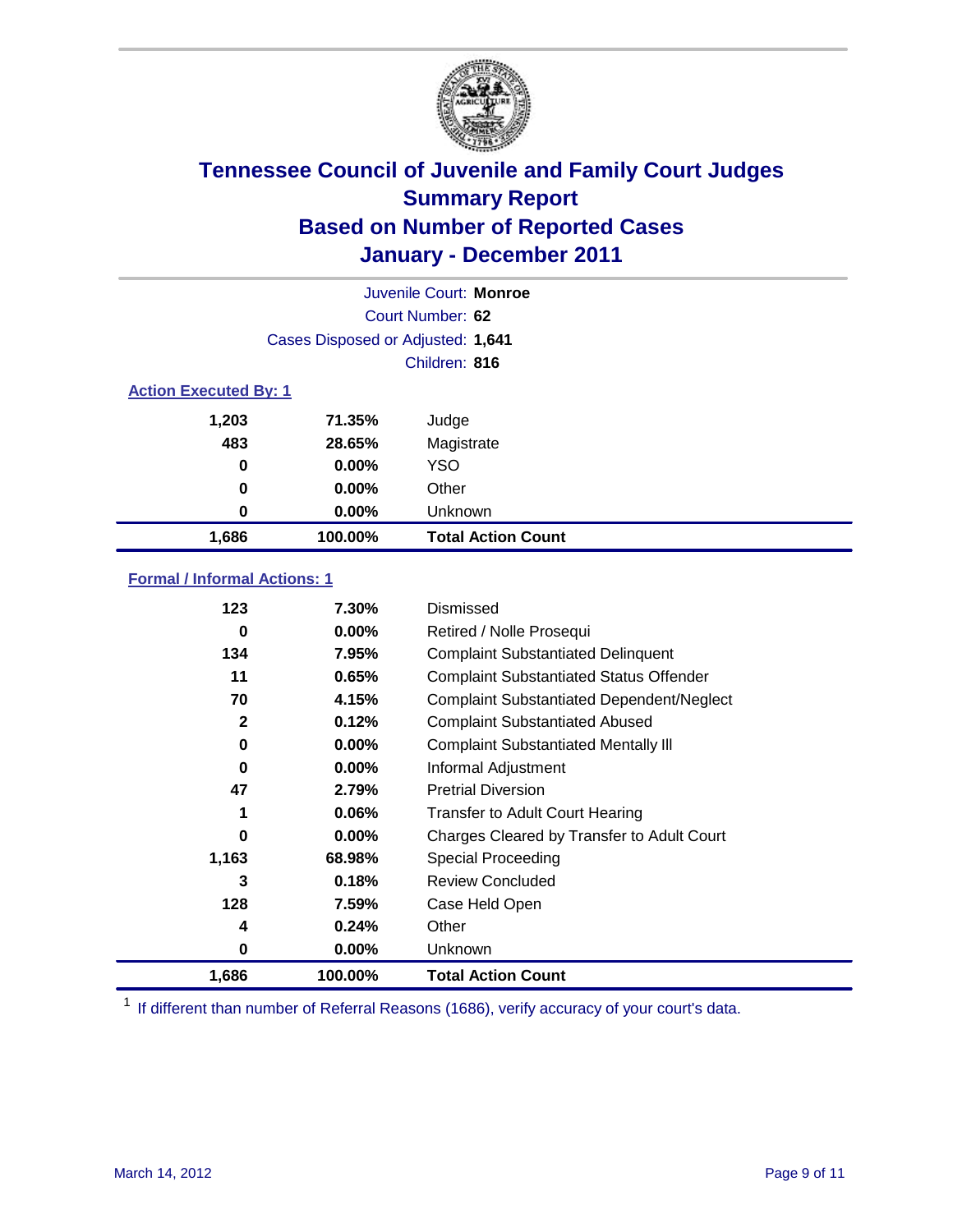

|                       |                                   | Juvenile Court: Monroe                                |
|-----------------------|-----------------------------------|-------------------------------------------------------|
|                       |                                   | Court Number: 62                                      |
|                       | Cases Disposed or Adjusted: 1,641 |                                                       |
|                       |                                   | Children: 816                                         |
| <b>Case Outcomes:</b> |                                   | There can be multiple outcomes for one child or case. |
| 130                   | 3.48%                             | <b>Case Dismissed</b>                                 |
| 0                     | 0.00%                             | Case Retired or Nolle Prosequi                        |
| 110                   | 2.94%                             | Warned / Counseled                                    |
| 771                   | 20.64%                            | <b>Held Open For Review</b>                           |
| 56                    | 1.50%                             | Supervision / Probation to Juvenile Court             |
| 0                     | 0.00%                             | <b>Probation to Parents</b>                           |
| 0                     | 0.00%                             | Referral to Another Entity for Supervision / Service  |
| 51                    | 1.37%                             | Referred for Mental Health Counseling                 |
| 189                   | 5.06%                             | Referred for Alcohol and Drug Counseling              |
| 0                     | 0.00%                             | <b>Referred to Alternative School</b>                 |
| 0                     | 0.00%                             | Referred to Private Child Agency                      |
| 1                     | 0.03%                             | Referred to Defensive Driving School                  |
| 0                     | 0.00%                             | Referred to Alcohol Safety School                     |
| 0                     | 0.00%                             | Referred to Juvenile Court Education-Based Program    |
| 24                    | 0.64%                             | Driver's License Held Informally                      |
| 0                     | 0.00%                             | <b>Voluntary Placement with DMHMR</b>                 |
| 0                     | 0.00%                             | <b>Private Mental Health Placement</b>                |
| 0                     | 0.00%                             | <b>Private MR Placement</b>                           |
| 0                     | 0.00%                             | Placement with City/County Agency/Facility            |
| 168                   | 4.50%                             | Placement with Relative / Other Individual            |
| 17                    | 0.46%                             | Fine                                                  |
| 97                    | 2.60%                             | <b>Public Service</b>                                 |
| 7                     | 0.19%                             | Restitution                                           |
| 0                     | 0.00%                             | <b>Runaway Returned</b>                               |
| 86                    | 2.30%                             | No Contact Order                                      |
| 0                     | 0.00%                             | Injunction Other than No Contact Order                |
| 1                     | 0.03%                             | <b>House Arrest</b>                                   |
| 0                     | 0.00%                             | <b>Court Defined Curfew</b>                           |
| 0                     | 0.00%                             | Dismissed from Informal Adjustment                    |
| 0                     | 0.00%                             | <b>Dismissed from Pretrial Diversion</b>              |
| 0                     | 0.00%                             | Released from Probation                               |
| 1                     | 0.03%                             | <b>Transferred to Adult Court</b>                     |
| 0                     | $0.00\%$                          | <b>DMHMR Involuntary Commitment</b>                   |